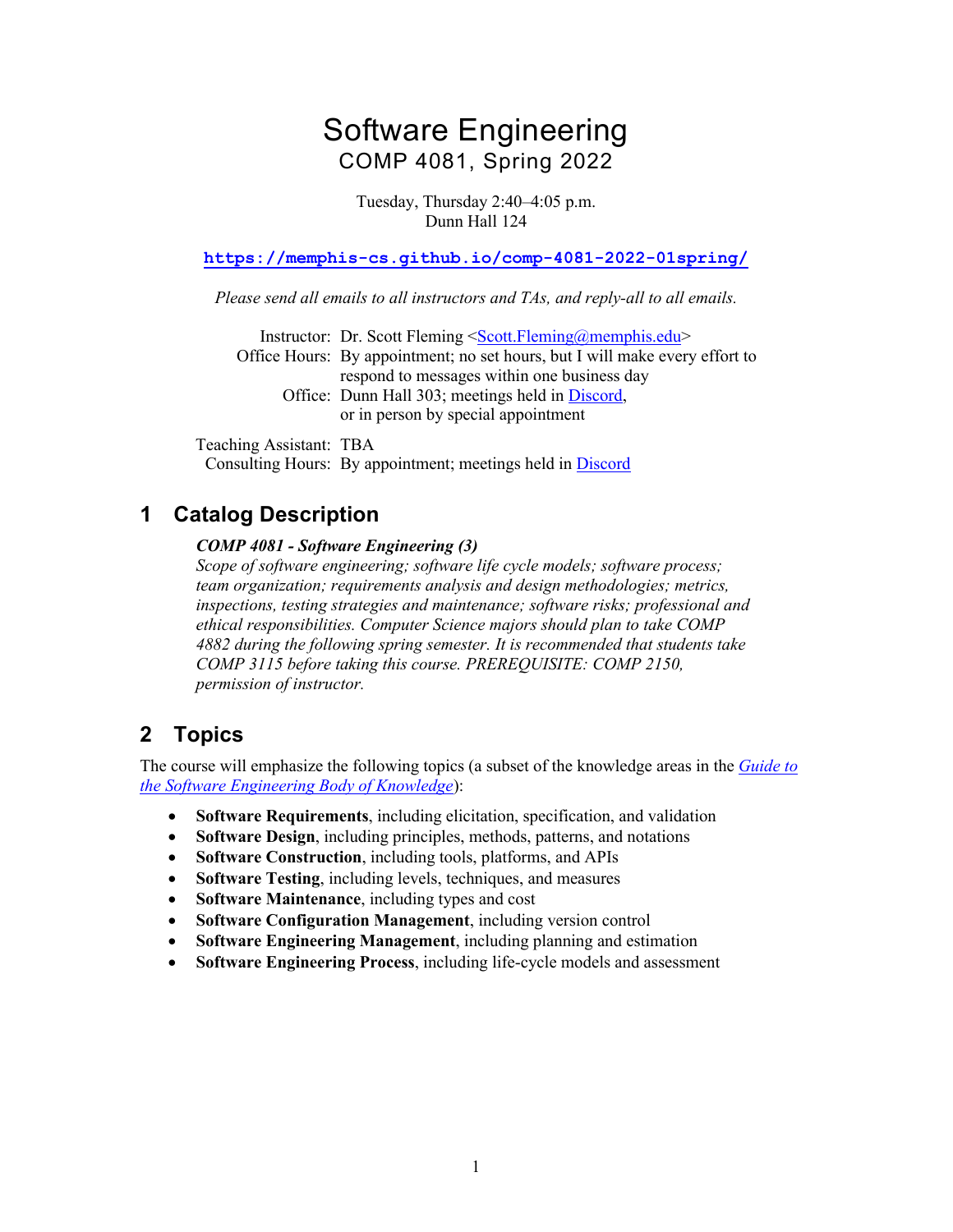### **3 Course Outcomes**

The following are some key learning goals that students in the course are expected to achieve:

- 1. Use modern software development tools (e.g., Git) to perform effective configuration management.
- 2. Design and model software using modern modeling languages and notations (e.g., UML).
- 3. Convey ideas orally through presentations to peers, clients, and faculty.
- 4. Gather and specify software requirements (e.g., as user stories).
- 5. Apply a modern software engineering process (e.g., Scrum) to the development of a software project.
- 6. Produce high-quality software-development artifacts for each phase of the development cycle.
- 7. Apply modern software testing tools and techniques (e.g., black- and white-box testing).
- 8. Develop software in collaborative teams.
- 9. Plan work and to distribute tasks among team members to maximize team productivity.

## **4 Required Equipment**

Students will be required to bring a laptop computer to lecture and to have a computer to do the work required for the course.

System Requirements:

- Must have a webcam.
- Capable of simultaneously recording screen-capture and webcam video while running Rails web development tools.

## **5 Required Textbooks**

No textbooks are required for this course.

### **6 Evaluation**

Grading weights are as follows:

- 48% Skills Assignments (6 assignments  $\times$  8% each)
- 52% Team Project
	- o 27% Team Achievement
		- 8% Milestone 0 (Initial Planning)
		- $\blacksquare$  4% Milestone 1
		- $\blacksquare$  4% Milestone 2
		- 11% Final-Product Evaluation
	- o 25% Individual Productivity
		- 10% Milestone 1 Regular Productivity
		- 10% Milestone 2 Regular Productivity
		- 5% Above and Beyond Productivity

To convert from percentages to letter grades, see the following table:

| 97% | 96%<br>$^{\Omega}$ | $-90\%$<br>$89 -$ | '–88%<br>O <sub>7</sub><br>$\circ$ | $-86%$<br>$\Omega$ 1 | 79–80% | $\overline{a}$<br>78%<br>._ | 76%<br>$\sim$ | $69 - 70\%$ | $-68\%$<br>67<br>◡ | $-66%$<br>$\sim$ $\sim$<br>$60 -$ | 59% |
|-----|--------------------|-------------------|------------------------------------|----------------------|--------|-----------------------------|---------------|-------------|--------------------|-----------------------------------|-----|
|     |                    |                   |                                    |                      | ۰.     |                             |               |             |                    |                                   |     |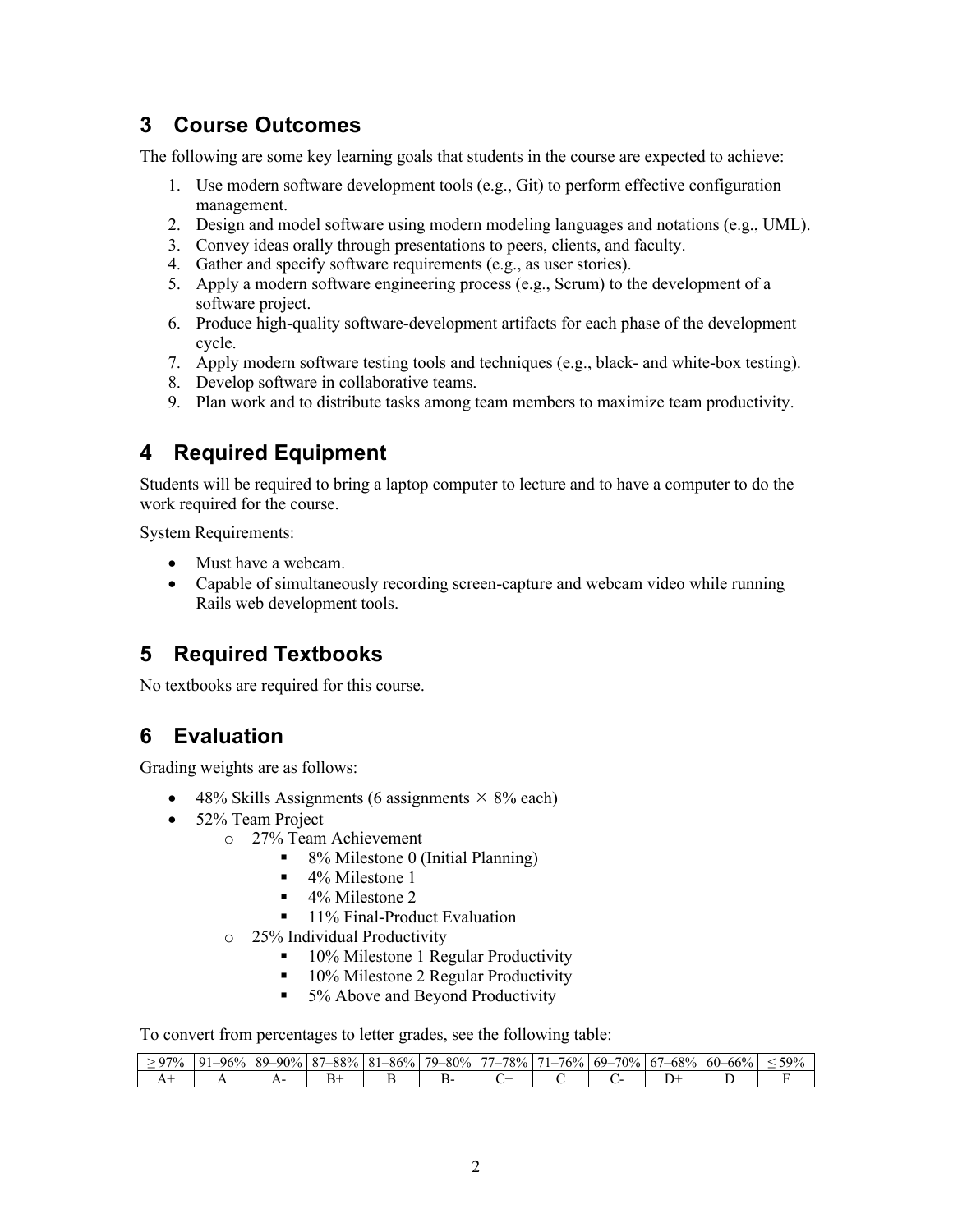I reserve the right to *lower* the percentage threshold for letter grades as I see fit (i.e., I may make the grading scale better for you, but never worse).

#### **6.1 Skills Assignments**

Skills Assignments will have students perform actual coding tasks using their laptop software development environments. A key aim of the Skills Assignments is to help student acquire the skills needed to perform core development tasks quickly and correctly. Such skill and efficiency are essential to being an effective software development team member.

- There will generally be three parts to each Skills Assignment, all of which must be completed on time:
	- o **Active Reading:** Read and perform the steps in a specified set of development demos.
	- o **Practice Test:** In class, a task will be assigned that must be completed in a fixed amount of time (typically 30 minutes). Following the test, a demonstration will be given, and students who didn't successfully complete the task will have an opportunity to complete it.
	- o **Explanation Video:** Students will record themselves performing a third task, and they will explain each step they perform as they perform it.
- It is the student's responsibility to have and maintain a working laptop development environment to use for the Skills Assignments.
- Skills Assignments (all parts) will be graded only as pass/fail (i.e., no partial credit). All parts must be completed on time.
- Students will be permitted to redo up to 3 explanation videos without penalty. Only 1 redo is allowed per video, and the redo video will be due by a specified date.

### **6.2 Team Project**

The centerpiece of this course is a team software project. Teams of roughly 4 students will work together to develop a software system for a customer.

#### *I reserve the right to assign the teams, and to reshuffle them as I see fit.*

Team projects in an educational setting must balance two concerns: (1) the need for students to work together as cohesive teams, and (2) the need for individual accountability. Thus, half of your project grade will be based on what your team is able to achieve as a whole and half will be based on your individual contributions to the project (i.e., your productivity).

#### **6.2.1 Team Achievement**

Teams will complete a series of project milestones, each with its own goals and instructions. Milestones will be evaluated based on criteria, which include the following:

- Quality of planning and design artifacts
- Effectiveness of communication
- Discipline in following software engineering processes and procedures

Additionally, at the end of the project there will be a final evaluation of the product produced by the team. This evaluation will focus mainly on the quantity and quality of features produced.

The marks awarded for each of the above items will generally applied to the team as a whole (i.e., everyone on the team will receive the same marks; see exceptions for low individual productivity below).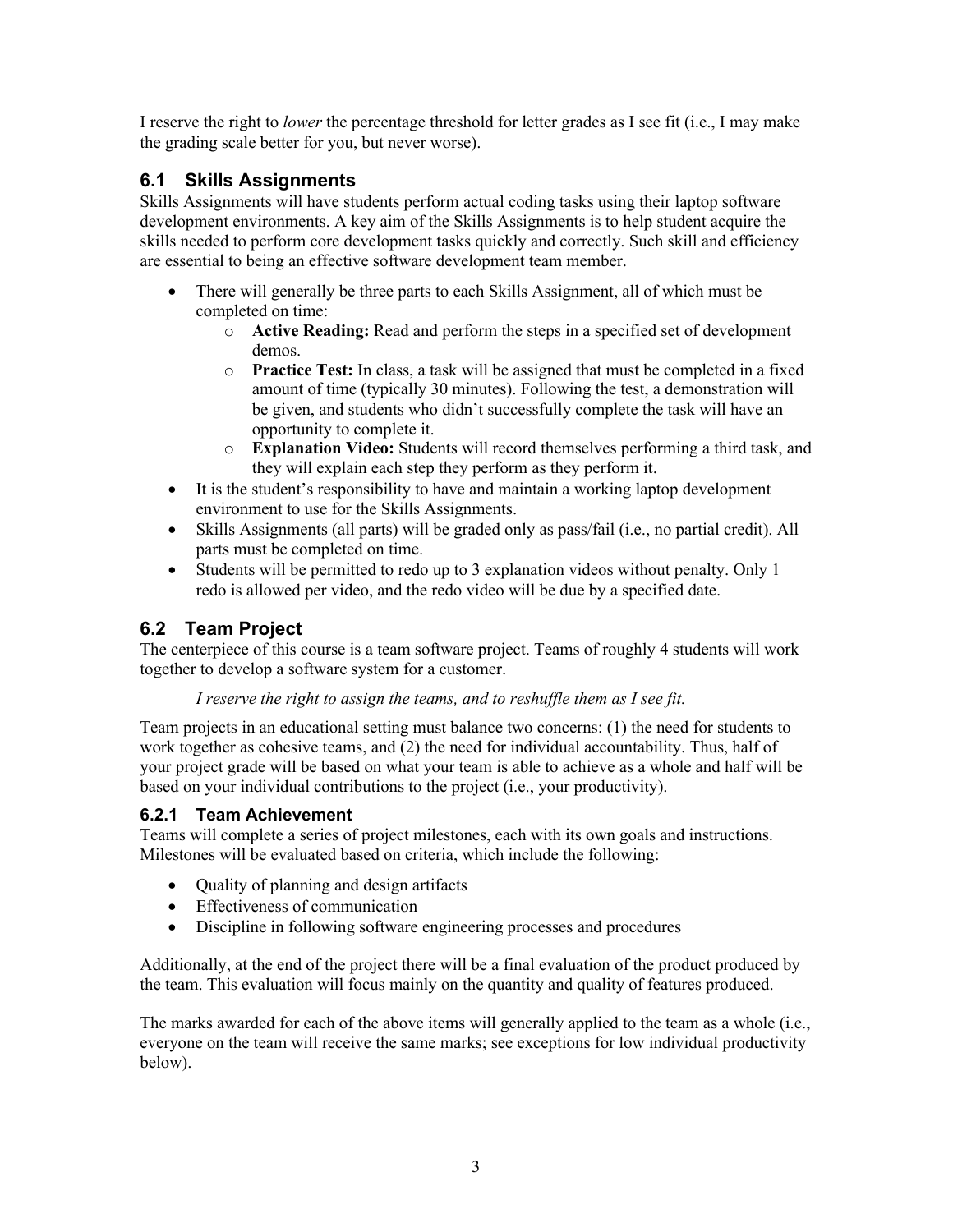#### **6.2.2 Individual Productivity**

#### *6.2.2.1 Regular Productivity*

The majority of your individual productivity points are associated with *regular productivity*. Each team member will be assigned certain tasks for each milestone. It is expected that each team member will complete their assigned tasks in a timely manner. It is also expected that team members will be continuously productive, and not to put off their work, rushing to slap something together at the last minute. Failure to do so may result in deductions from your regular productivity grade.

#### *6.2.2.2 Above and Beyond Productivity*

To achieve the highest grades in the course  $(A/A+)$ , you will need to go above and beyond the call of duty; thus, your individual productivity grade also accounts for *above and beyond productivity* (aka *A&B*). Throughout the course, you will have the opportunity to take on special roles or to negotiate A&B tasks to do in addition to your regular task assignments. There is no limit on the number of A&B points you can earn, but note that you will need at least 5 A&B points to get full credit.

#### *6.2.2.3 Additional Productivity Policies*

- **Deduction for Unproductiveness:** A student who demonstrates unsatisfactory productivity may also lose points on the associated milestone and also the final-product evaluation. Such deductions are meant to account for the lack of contribution made by an unproductive team member to the project.
- Late Work: You are expected to complete work on schedule, as deadlines are a part of the real world. Work will not be accepted late unless there are extenuating circumstances and prior arrangements are made with me.
- **Limit on weekly A&B earnings:** You may earn a maximum of 2 A&B points per week for negotiated A&B tasks. This policy is mainly to prevent students from putting off doing A&B work until the very end of the semester, and then flooding the instructor with low-quality work in an 11th-hour attempt to earn more points.

## **7 Accommodations for Disabilities**

Reasonable and appropriate accommodations will be provided to students with disabilities who present a memo from Disability Resources for Students (http://www.memphis.edu/drs/).

## **8 Plagiarism/Cheating**

*Plagiarism or cheating* behavior in any form is unethical and detrimental to proper education and *will not be tolerated*. All work submitted by a student (projects, programming assignments, lab assignments, quizzes, tests, etc.) is expected to be a student's own work. The plagiarism is incurred when any part of anybody else's work is passed as your own (no proper credit is listed to the sources in your own work) so the reader is led to believe it is therefore your own effort. Students are allowed and encouraged to discuss with each other and look up resources in the literature (including the internet) on their assignments, but *appropriate references must be included for the materials consulted*, and appropriate citations made when the material is taken verbatim.

If plagiarism or cheating occurs, the student will receive a failing grade on the assignment and (at the instructor's discretion) a failing grade in the course. The course instructor may also decide to forward the incident to the Office of Student Conduct for further disciplinary action. For further